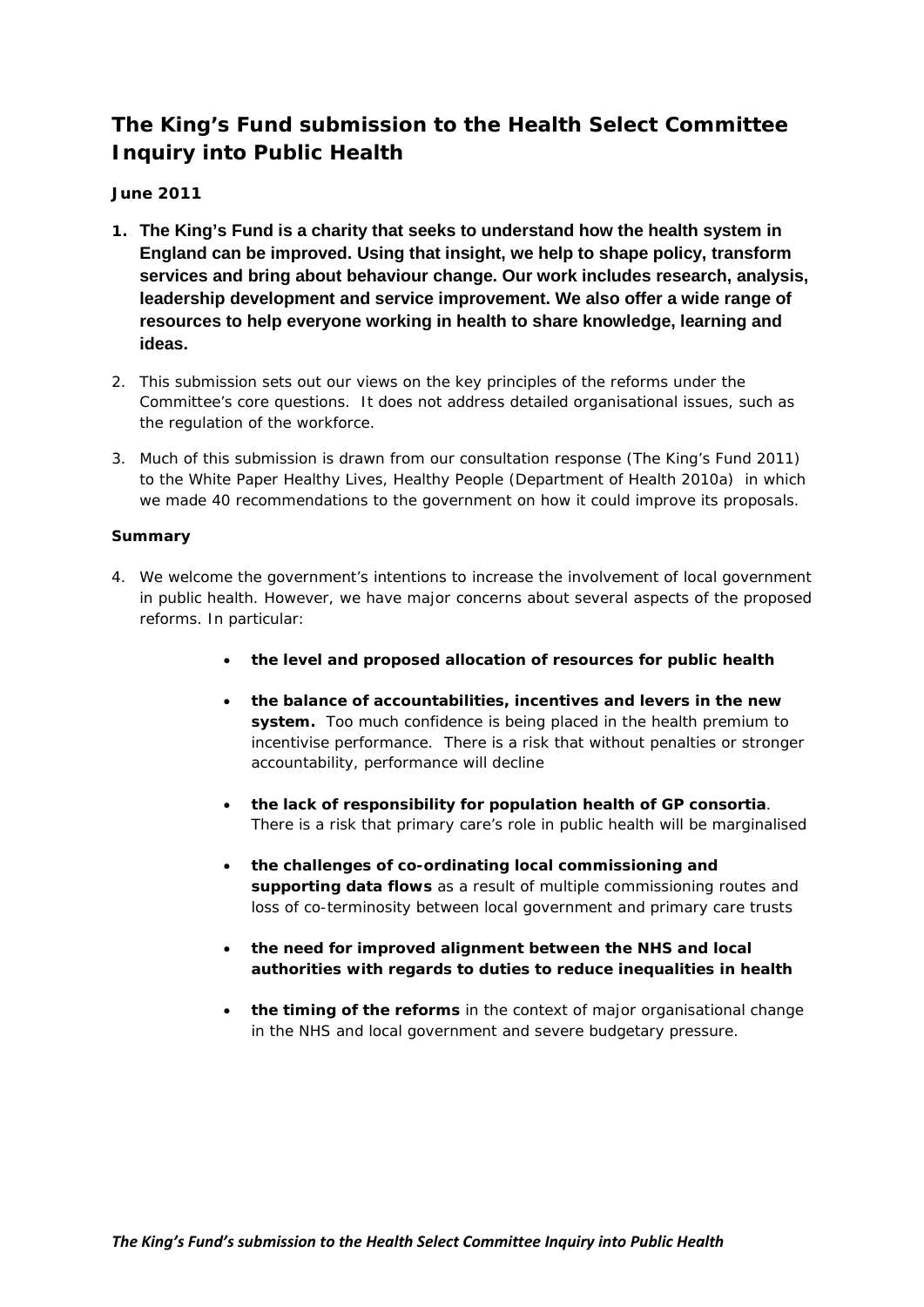## **The inquiry's key issues**

## The creation of Public Health England within the Department of Health

- 5. We feel Public Health England (PHE) needs to be part of government to maximise influence over the actions of central departments that affect public health. However, there are good arguments for some functions to be independent of government to secure public trust, particularly its information, intelligence and evidence functions. The Chief Medical Officer's unique position as a professional, independent voice needs to be retained. But further independent assessment of PHE's activities will help to reassure those that fear the independence of public health advice to government is at risk.
- *PHE should have a charter setting out clearly its objectives, including the explicit reduction of inequalities in health*. Its performance should be independently assessed and reported on annually.

### The public health role of the Secretary of State

- 6. The Sub-Committee on Public Health could be a powerful mechanism at the heart of government. Radical improvements in public health depend on co-ordinated action across government based on well-informed evidence and tools. For instance, recent research suggests that government spending on social welfare (excluding health) has seven times as much impact on mortality rates as changes in GDP (Stuckler *et al* 2010).
- *The Sub-Committee on Public Health should be a more powerful, formal decision-making body*, assessing major government decisions that affect health and its determinants through Health Impact Assessments (HIAs) and other techniques.
- *PHE should develop the tools to support the Sub-Committee, local authorities and others to assess the impacts of their actions on health and inequalities in health*. This should include quantitative and qualitative approaches and explore the use of equity weights in standard techniques such as cost-benefit and cost-effectiveness analysis of health-related interventions.
- *The Secretary of State should set up a mechanism through the Sub-Committee to monitor health inequalities*. He should commission and publish a report on the public health impacts of budget changes.

#### The future role of local government in health

- 7. We welcome the intention to give local authorities the role of leading health improvement and to create statutory health and wellbeing boards. This will help to ensure that public health is better aligned with health, social care and other local services.
- 8. However, we are concerned that they will not the power to drive local public health strategy and to ensure that all partners play their full role. They could easily become 'talking shops' rather than bodies with system leadership and accountability at their core.
- 9. We are particularly concerned about whether the boards will have sufficient engagement and influence with GP commissioners (The King's Fund 2010a). It is not clear, for example, whether decisions made by the boards following joint strategic needs assessments (JSNA) will influence GP consortia's allocation of resources.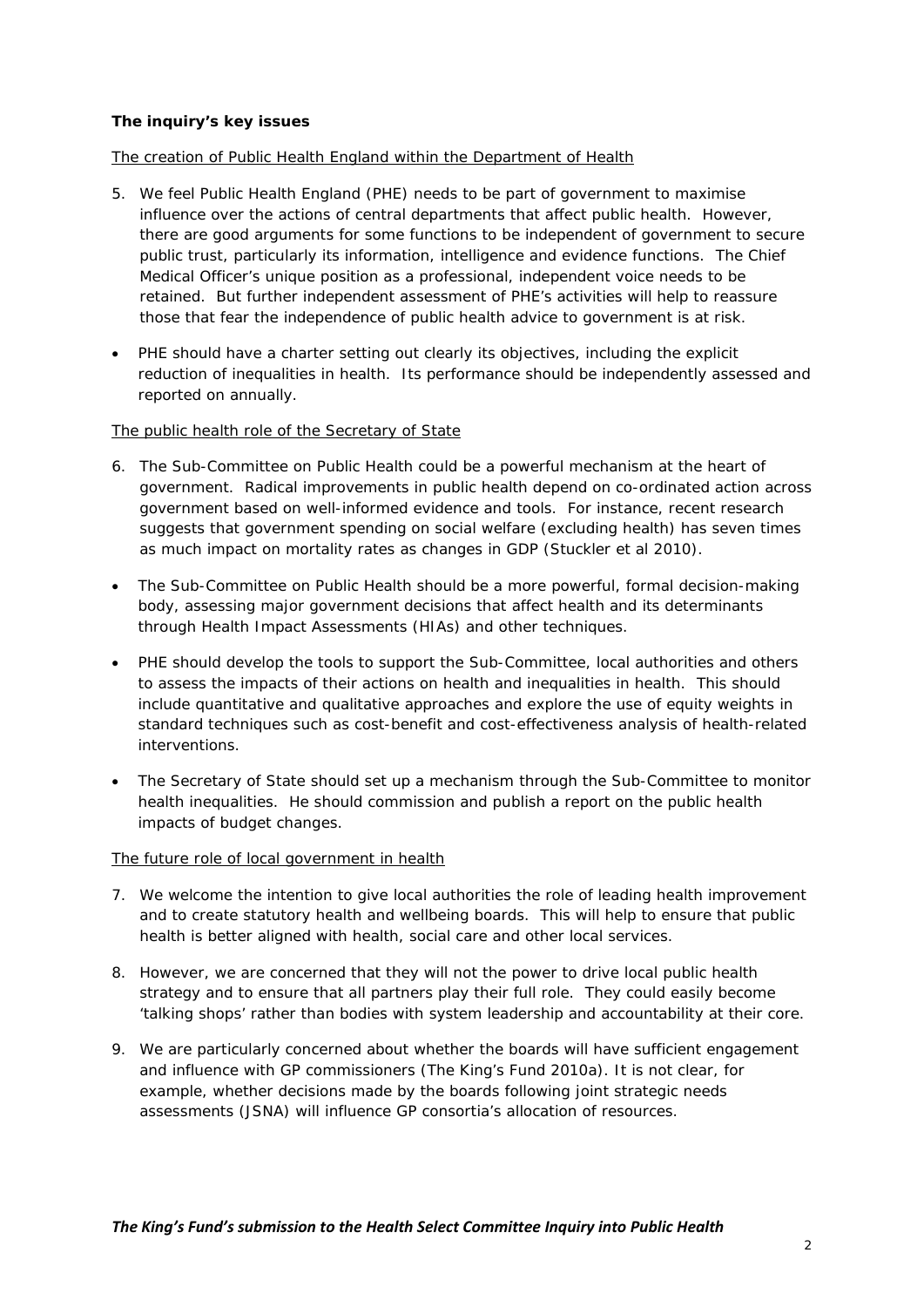- *The government should place a duty on GP consortia to promote the health of their local population* and to base their plans on the local JSNA and health and wellbeing strategy. This will ensure closer engagement with health and wellbeing boards.
- *The experience of early implementer sites should be documented and evaluated* so that governance issues in the local public health system are worked through before the reforms go live.

### Arrangements for public health involvement in the commissioning of NHS services

- 10. Public health specialists have a unique combination of skills combined with in-depth clinical knowledge. These include interpreting scientific evidence and research, improving and redesigning services, providing independent and objective advice on treatment and funding decisions, and ensuring that decisions are based on the needs of the whole population and on best available evidence.
- 11. These skills need to be accessible to GP consortia. There is a danger that the transfer of responsibility to local authorities and the formation of a large number of variably sized GP consortia will spread these skills too thinly. It may be appropriate and efficient for input on public health commissioning to be provided from a 'cluster' of public health specialists.
- 12. Current proposals mean that the prime commissioning responsibility for primary health improvement services such as smoking, alcohol and obesity control will sit with local authorities, though the NHS will be expected to deliver some related brief interventions in primary care. It is not clear whether these primary care interventions will be commissioned through PHE, the NHS Commissioning Board (NHSCB) or local authorities or how this will, or should, differ by area.
- 13. There is a risk of fragmentation. For example, GPs may not fully engage with their role in preventive public health; the full breadth of the population may not be covered by public health services in areas where there are multiple and complex commissioning routes for public health services; and opportunities for jointly commissioning and co-ordinating service redesign and integrated pathways may not be realised. Ultimately, the government's view may be that these are local decisions, but if so it needs to be clear how this relates to public accountability for outcomes through the Public Health Outcomes Framework (PHOF) and through health and wellbeing boards, PHE or the NHS Commissioning Board (NHSCB).
- *The Department needs to set out a coherent structured approach to how specialist public health skills will be available to the NHS*, in particular to GP commissioners.

## The future of the Public Health Observatories

- 14. Without accurate, up-to-date information on public health trends and outcomes, the system will not function. PHE can provide information, evidence and benchmarking from the centre. However, local intelligence functions are also critical. Absorbing Public Health Observatories (PHOs) into PHE may save the centre some money in the short term but it risks creating a less effective local public health intelligence network and significantly higher overall costs as directors of public health (DPHs) each seek to replace the lost capability in their own patches.
- 15. One of the achievements of the previous government was to move towards more coterminous boundaries and data flows between local authorities (LAs) and PCTs. The 'free' clustering of GPs into consortia means that their boundaries do not align with local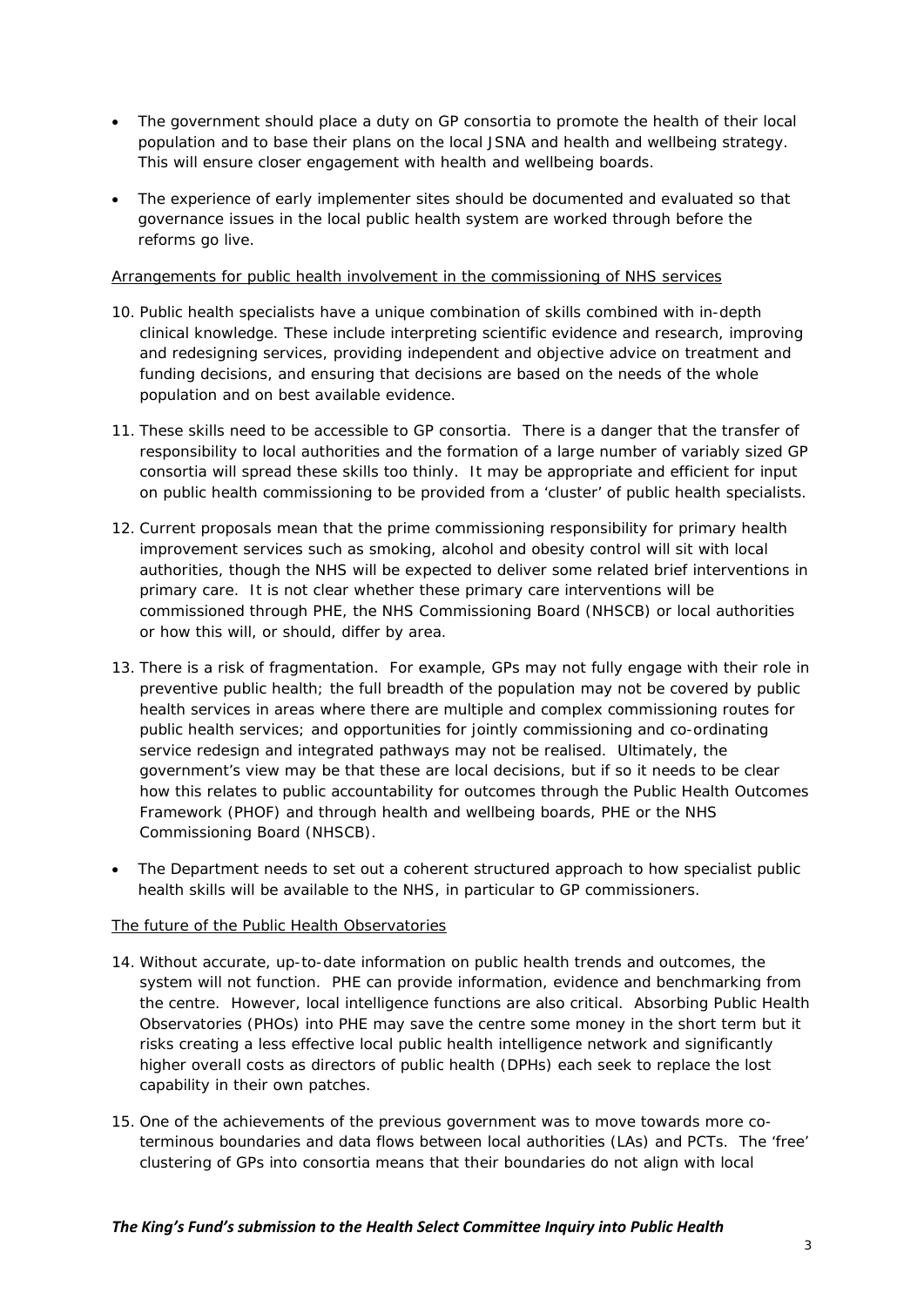authority boundaries in many cases, presenting massive challenges to the use of information to support accountability and governance in the new system.

- *The Department should reconsider the decision to absorb the functions of PHOs into PHE* in terms of independence, regional intelligence and the economies of scale and scope that 10 PHOs bring compared to 150 DPHs (and GP consortia) commissioning local intelligence separately.
- *The government needs to prioritise the mapping of data from GP consortia boundaries to local authorities* to ensure that the public health intelligence function supporting health and wellbeing boards, GP consortia and the delivery of the PHOF are fit for purpose.

### The structure and purpose of the Public Health Outcomes Framework

- 16. We support the proposed domains within the PHOF of health protection through to the wider determinants of health, behaviour change and the final outcomes in terms of morbidity, quality of life, life expectancy and infant mortality.
- 17. However, we have consistently recommended (The King's Fund 2010b) that the Department should use an integrated outcomes framework across social care, public health and the NHS. The NHS has a greater role in public health, prevention and tackling health inequalities than indicated by the PHOF.
- 18. The number of indicators in the PHOF are to be reduced. This runs counter to the declared intention for more public transparency of outcomes. Local areas should have access to the widest array of information the centre can provide, from which they can choose their priorities and understand how they compare with others.
- 19. There is a presumption that accountability will flow purely from public transparency of the PHOF. This is flawed. There are no plans for PHE to have any role in overall performance. No-one is therefore, in the end, accountable for the outcomes that are expected from the billions of pounds of taxpayers' money that will be given to local authorities for public health. This is in stark contrast to how GP consortia will be held to account for their contribution to the NHS Outcomes Framework through the Commissioning Outcomes Framework (COF) with strong accountability to the NHSCB. This imbalance in accountability for outcomes is potentially damaging to public health.
- 20. The Department needs to learn from the experience of the previous government's public health and inequalities targets. It is widely accepted that the inequalities and public health targets have helped to foster local action. The Committee recommended the former be continued (Health Select Committee 2009).
- 21. We remain extremely concerned that in a system with no clear accountabilities, public transparency of information and small incentives payments will not be strong enough to deliver improved public health and reduce inequalities.
- *The Department needs to integrate the PHOF with the NHS and social care outcomes frameworks* to incentivise the proper care for patients and public health.
- If the PHOF continues as a separate framework*, more of the indicators in domain 3 and 4 of the PHOF need to be represented in the NHS outcomes framework and there should be no limit set on the number of indicators*. This will help to: ensure that GPs fully contribute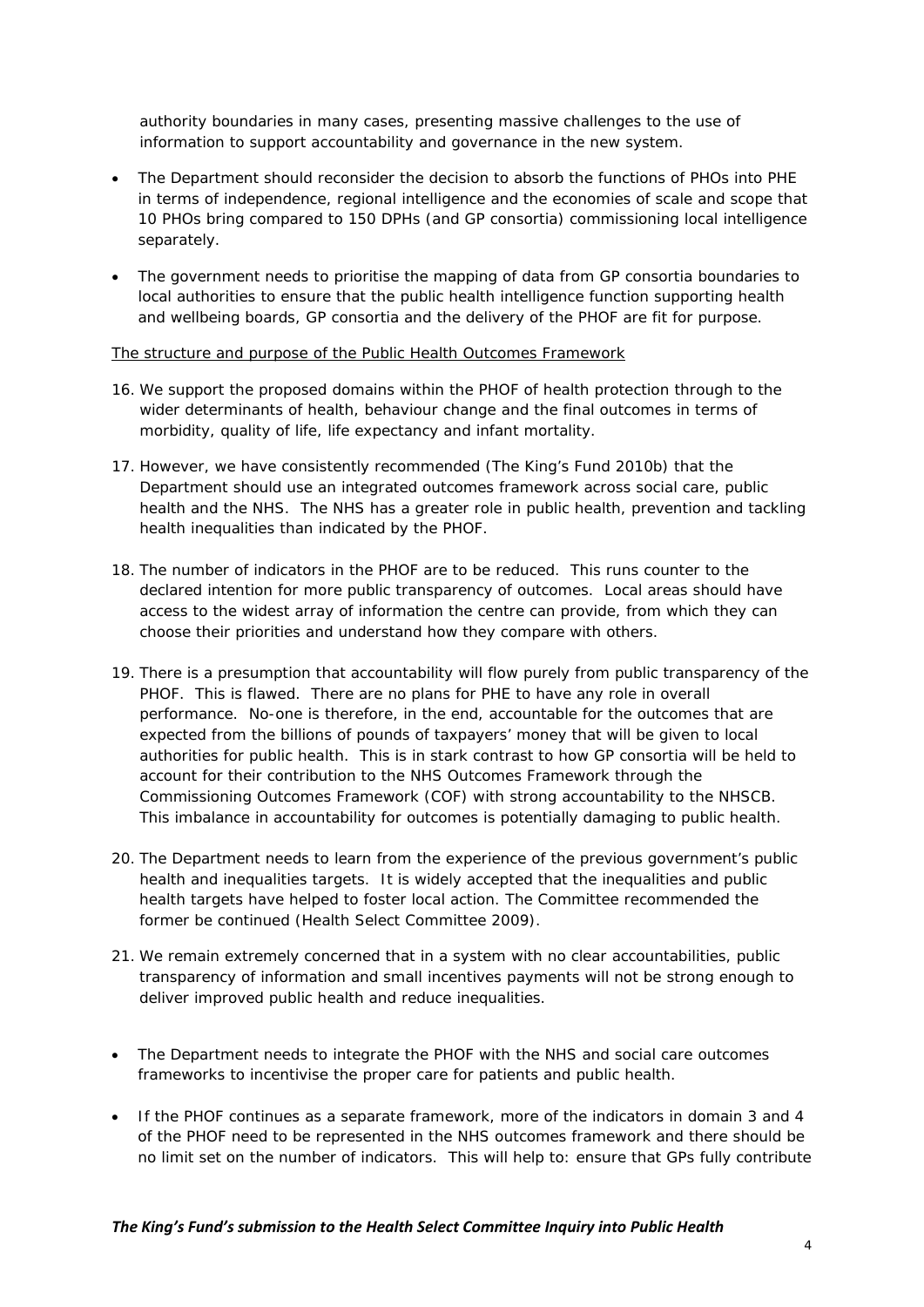to public health outcomes, reduce the risk of fragmentation, and ensure that local areas have the best information from which to prioritise.

• *PHE needs to develop accountability and commissioning frameworks for public health* learning from its experience with the previous public health and inequalities targets.It should not rely solely on the health premium to deliver results.

### Arrangements for funding public health services (including the health premium)

- 22. The Department has attempted to measure how much is currently spent on public health in order to transfer that amount to local authorities. Given the scale of the public health challenge, outlined in the evidence paper (Department of Health 2010b) published alongside *Healthy Lives, Healthy People*, we are concerned that public health will be underfunded at the outset.
- 23. The local public health budget will be dwarfed by the local NHS budget. The NHS budget needs to adequately reflect the role of the NHS in public health and inequalities reduction. In recent years the Advisory Council on Resource Allocation (ACRA) has been asked to reflect that one of the core objectives of the NHS is tackling preventable inequalities in health. This objective will remain if the Health and Social Care Bill retains – and, as we argue below, extends – the duty on the NHSCB and consortia to tackle inequalities.
- 24. In 2010/11 the NHS formula included a weighting of 15 per cent for health inequalities; this will be reduced to 10 per cent in 2011/12 (Gainsbury 2011). This decision is arguably more significant than anything that happens to public health budgets.
- 25. The allocation system for the public health budget will be new. It needs to adequately reflect the distribution of inequalities in health, within local authorities as well as between them.
- 26. The current intention seems to be for the formula to be based on a 'one-shot' strategy and for all future changes in allocations (beyond up-rating for prices) to be based on achievements rewarded through the health premium. This is far too crude and risks consigning parts of the country to a vicious spiral of chronic underfunding.
- *The Department needs to set the public health budget on a proper assessment of need* and not solely on basis of estimates of what is currently being spent. This needs to be closely aligned with an assessment by the Department for Communities and Local Government on how much local authorities are currently spending on health improvement and broader activities so there is a good understanding of local baselines before resources are transferred.
- *We urge the Department to fully assess the impact on public health and inequalities of the decision to reduce the weight on deprivation in the NHS allocation formulae*.
- *The public health allocation formula needs to reflect inequalities in health outcomes both within and between areas*.
- *The Department should revise its current position of only up-rating allocations for prices.* It must also include broader elements outside the control of local authorities, such as population churn, so that areas are appropriately funded for public health.
- 27. The current model for the health premium is for a payment based on relative performance between areas on a small number of indicators in the PHOF, with larger payments for more disadvantaged local authorities. This is transparent and recognises that local

#### *The King's Fund's submission to the Health Select Committee Inquiry into Public Health*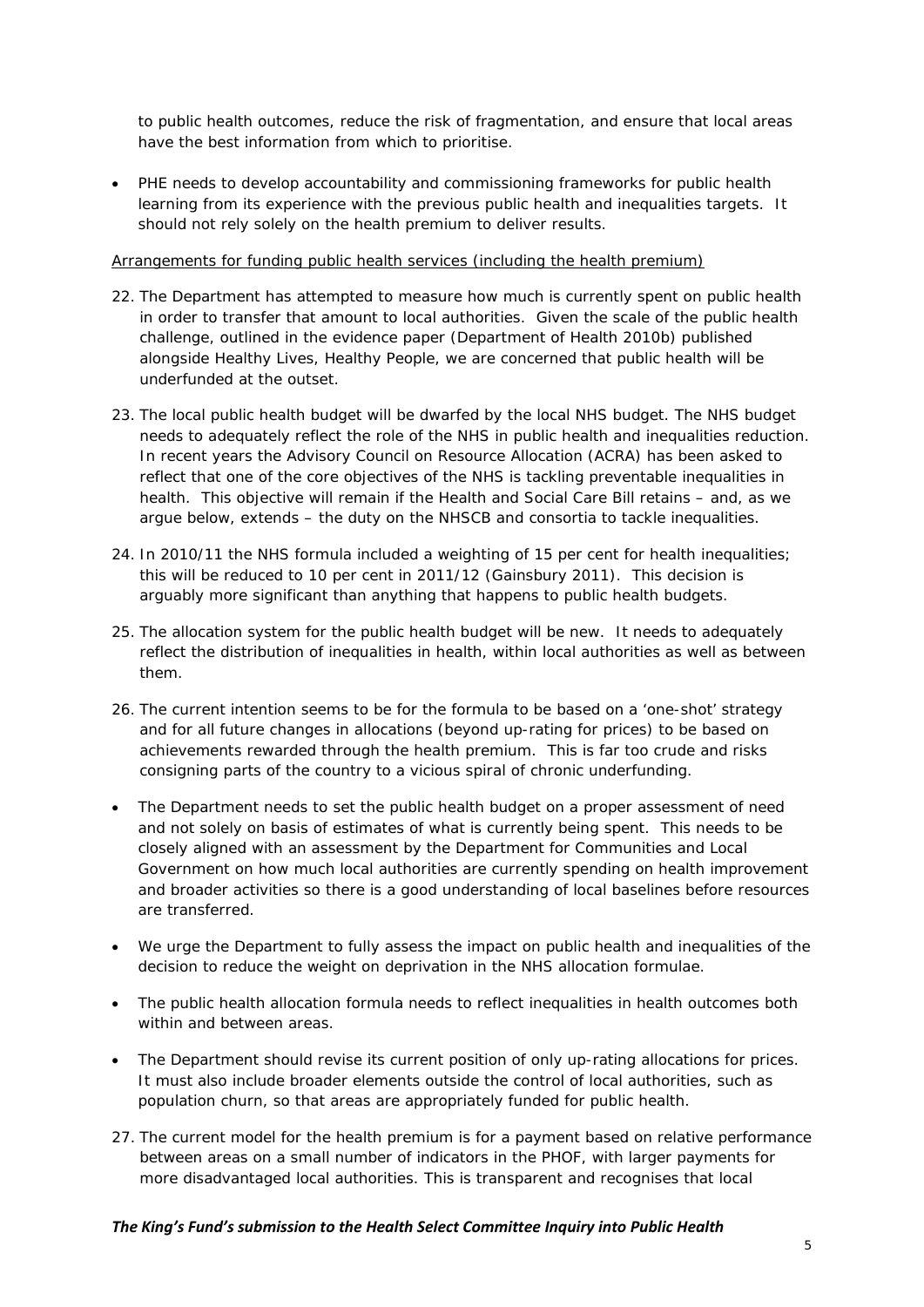authorities with high deprivation have further to go and will find it more costly and harder to make changes.

- 28. However, it runs the risk that local authorities will hit the qualifying criteria by focusing on the 'easy wins', helping people from wealthier areas who are easier and cheaper to reach, rather than those in poorer areas where social norms are harder to address. It also incentivises making short-term gains, rather than investing in the wider determinants of health. It could therefore simultaneously improve population health and widen inequalities within local authorities.
- 29. Local authorities need to be stretched. The premium should be designed so that they are not incentivised to do the minimum to meet the payment threshold in-year. Population health churn also needs to be taken into account to reduce the likelihood of misattribution of rewards to actions.
- *The premium's design needs to focus on a combination of within-area inequality reduction in final outcomes and short-run shifts in the known major causes of inequalities that the local authority can influence.* Within-area life expectancy and within-area smoking rates are the leading candidates for inclusion in a relatively simple formula.
- *The premium needs to be piloted*, due to the evident complexities and high chance of perverse outcomes.

### How the government is responding to the Marmot Review on health inequalities

- 30. The commitment to duties on the NHSCB and GP consortia to tackle inequalities in health is a major step forward. However, they are not strong or comprehensive enough.
- 31. The duties refer only to the role of the health care system as a provider of patient care. The proposed duties on inequalities ignore the vast potential the NHS has to affect public health and inequalities through the intelligent and directed use of its economic power in local communities.
- 32. There is no matching duty in the Bill for local authorities to tackle inequalities in health.
- 33. The PHOF includes a domain for the wider determinants of health which is consistent with the emphasis on wider determinants from the Marmot Review. The government could strengthen its response to the review and signal its commitment to reducing inequalities reduction by including the 'Marmot indicators' (London Health Observatory 2011) in the PHOF.
- *The government should widen the duty on inequalities to include the contribution of the NHS to broader health outcomes* beyond inequalities in access to care and outcomes from that care as currently in the Bill.
- *The government needs to be more explicit in the Bill about the role and expectations of local authorities around tackling inequalities in health* and align them with the expanded duties we suggest for the NHS Commissioning Board and GP consortia.
- *The Department of Health should include the Marmot inequality indicators developed by the London Health Observatory in the PHOF*, or be explicit why it is not doing so.